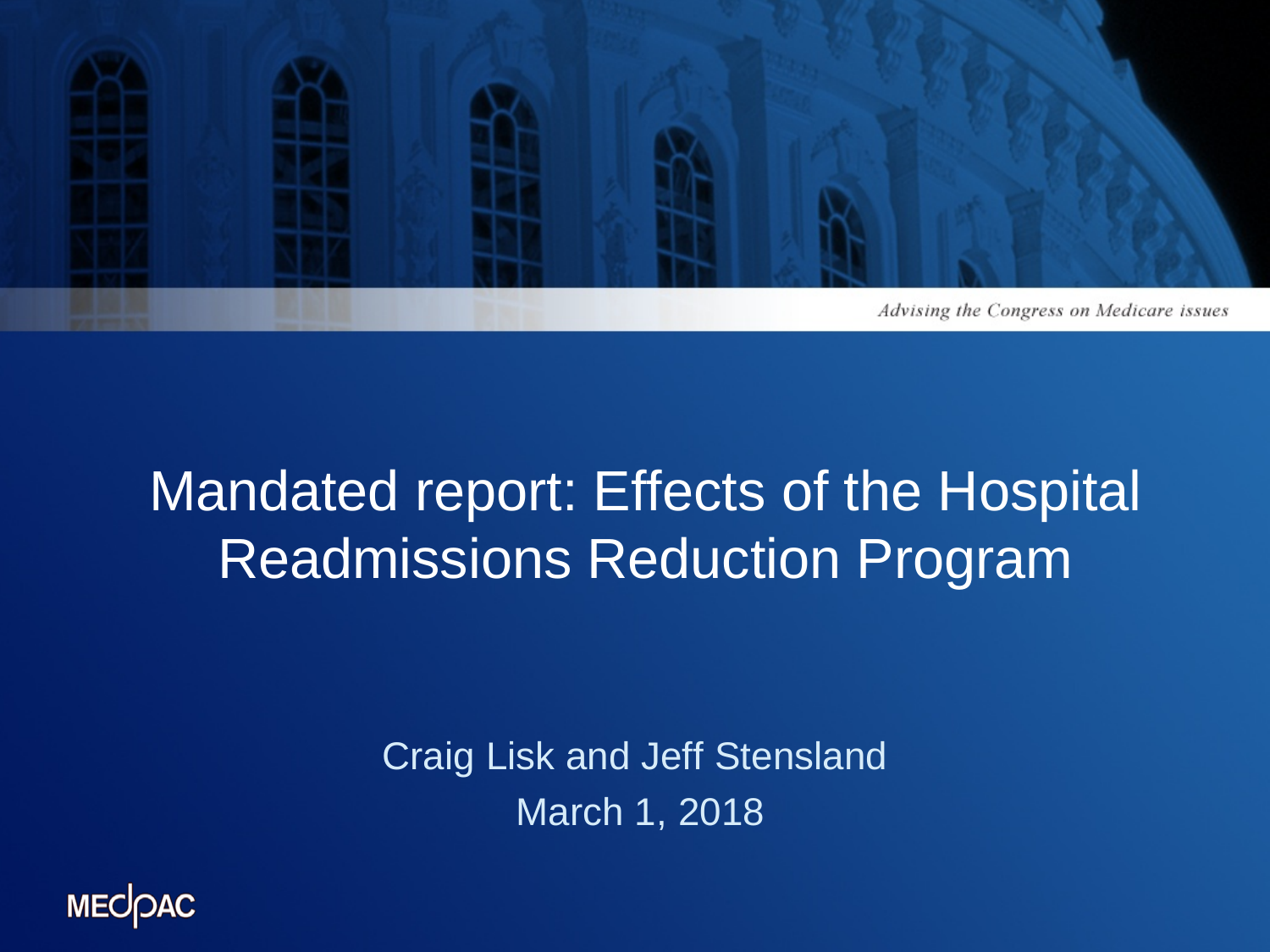# The 21<sup>st</sup> Century Cures Act mandated readmissions study

- **Mandated study question: Are reduced** readmissions "related to changes in outpatient and emergency services"?
- **This report examines relationships between** changes in readmissions and
	- **Observation stays**
	- **Emergency department visits**
	- **Nortality**

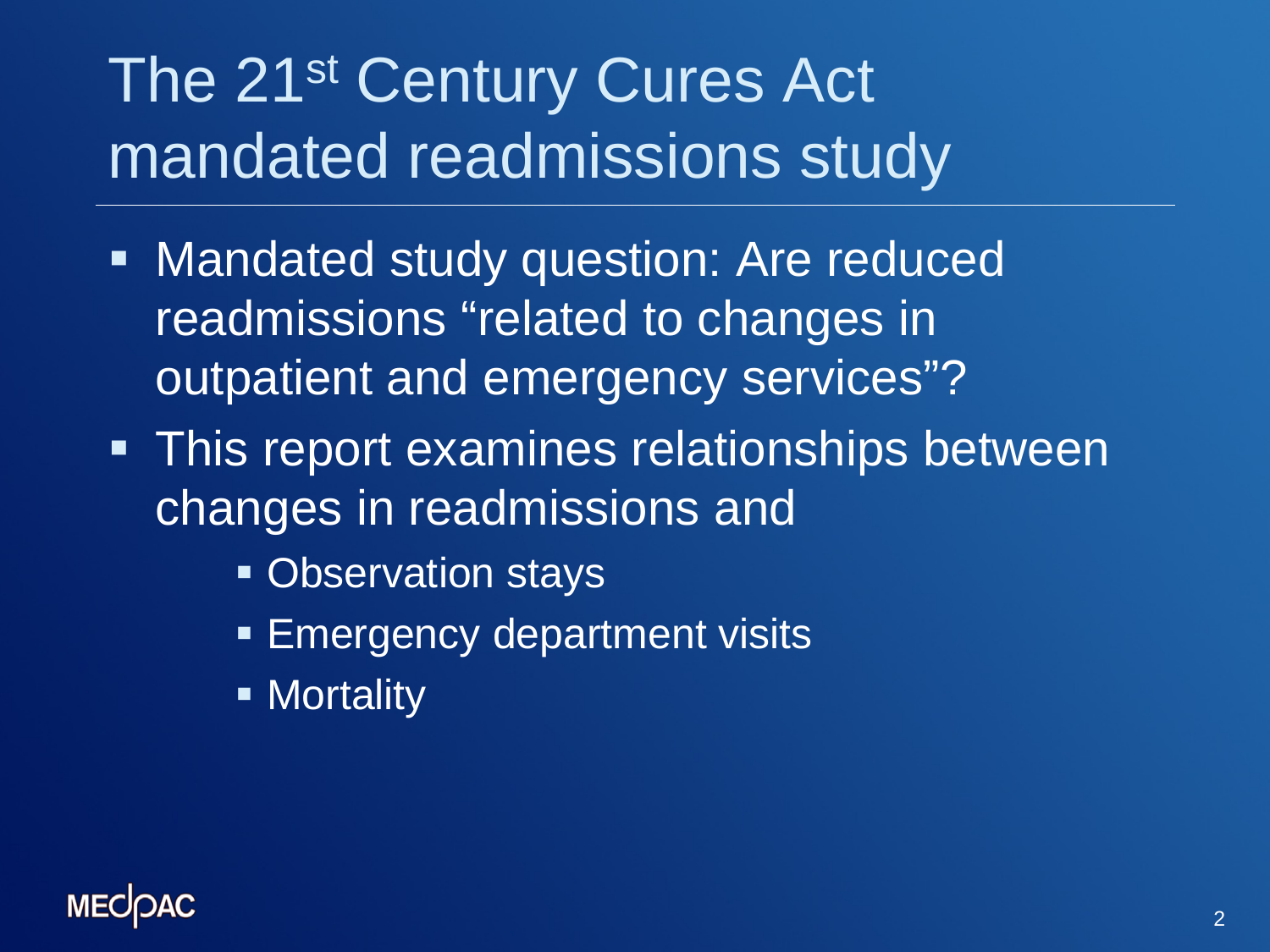# Refinements to the draft report

In response to the January meeting's discussion:

- Use non-HRRP conditions as the comparison group in the graphics
- **Examined change in rate of decline in hospital** readmissions before and after program enactment
	- **Readmission rates declined faster after program enactment**
	- **Added discussion to the chapter**
- **Updated the literature review**
- **Findings unchanged**

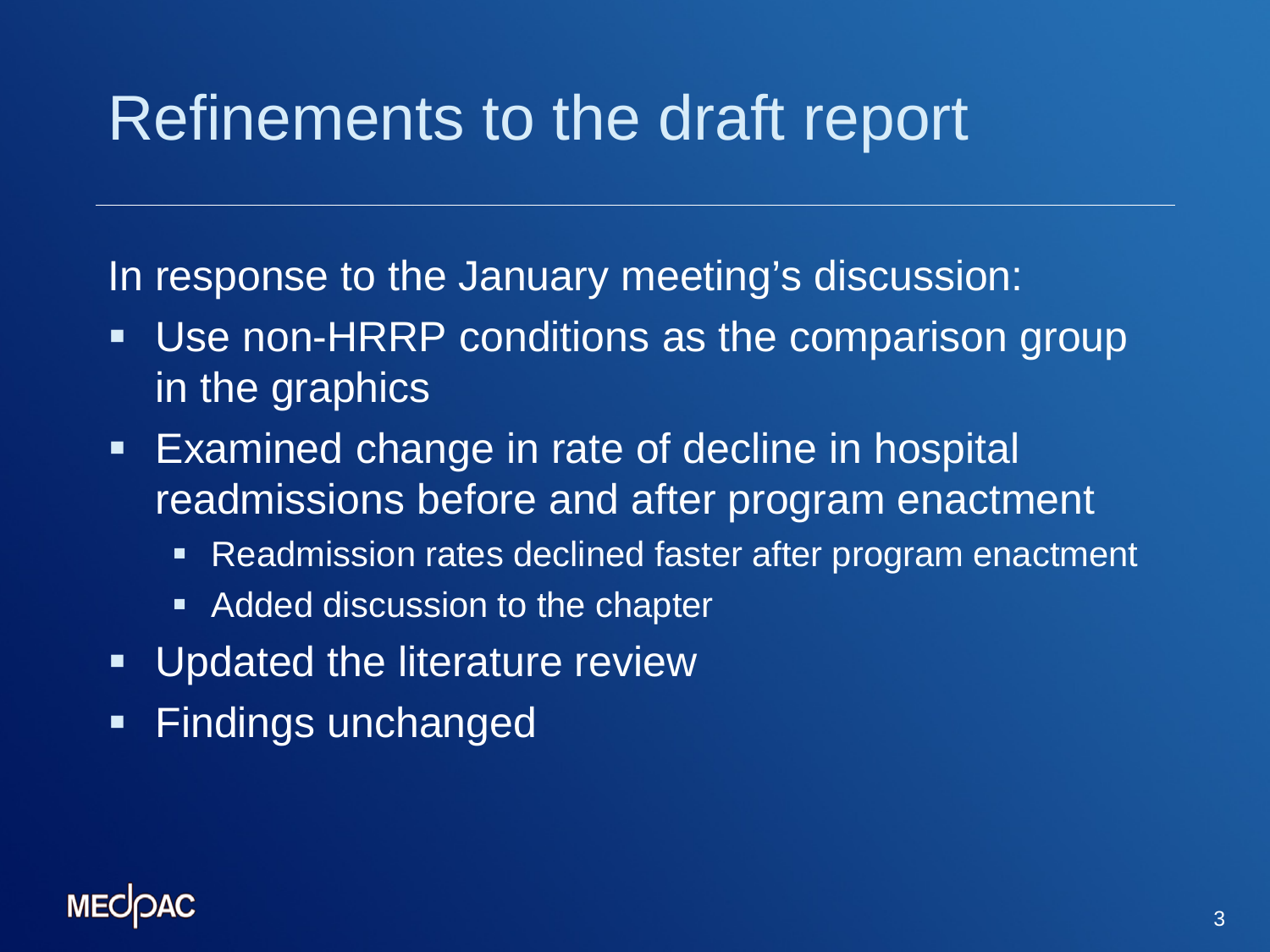#### Raw readmission rates after passage of the **HRRP**





Results are preliminary and subject to change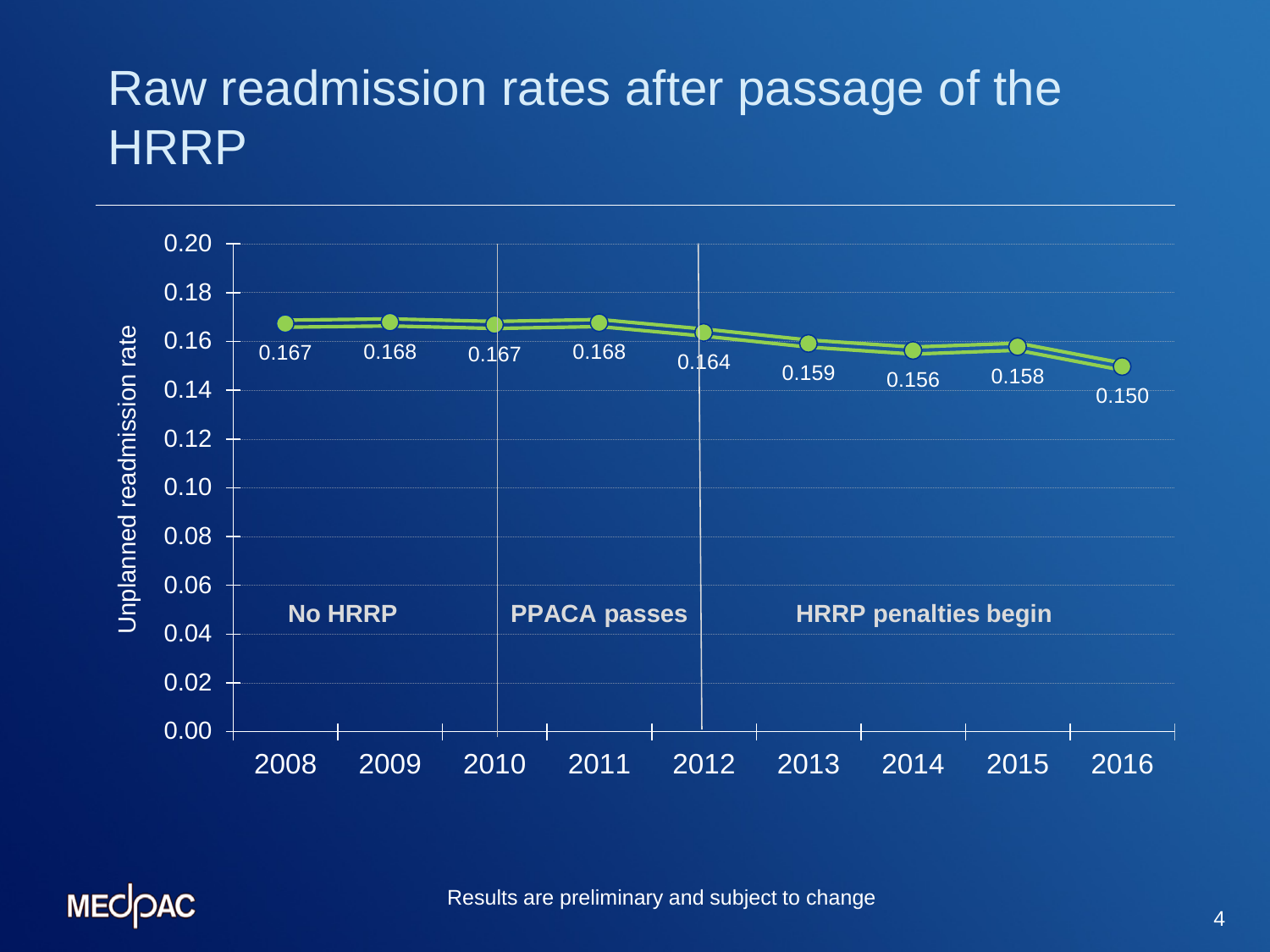## Raw readmission rates declined for each condition covered by HRRP

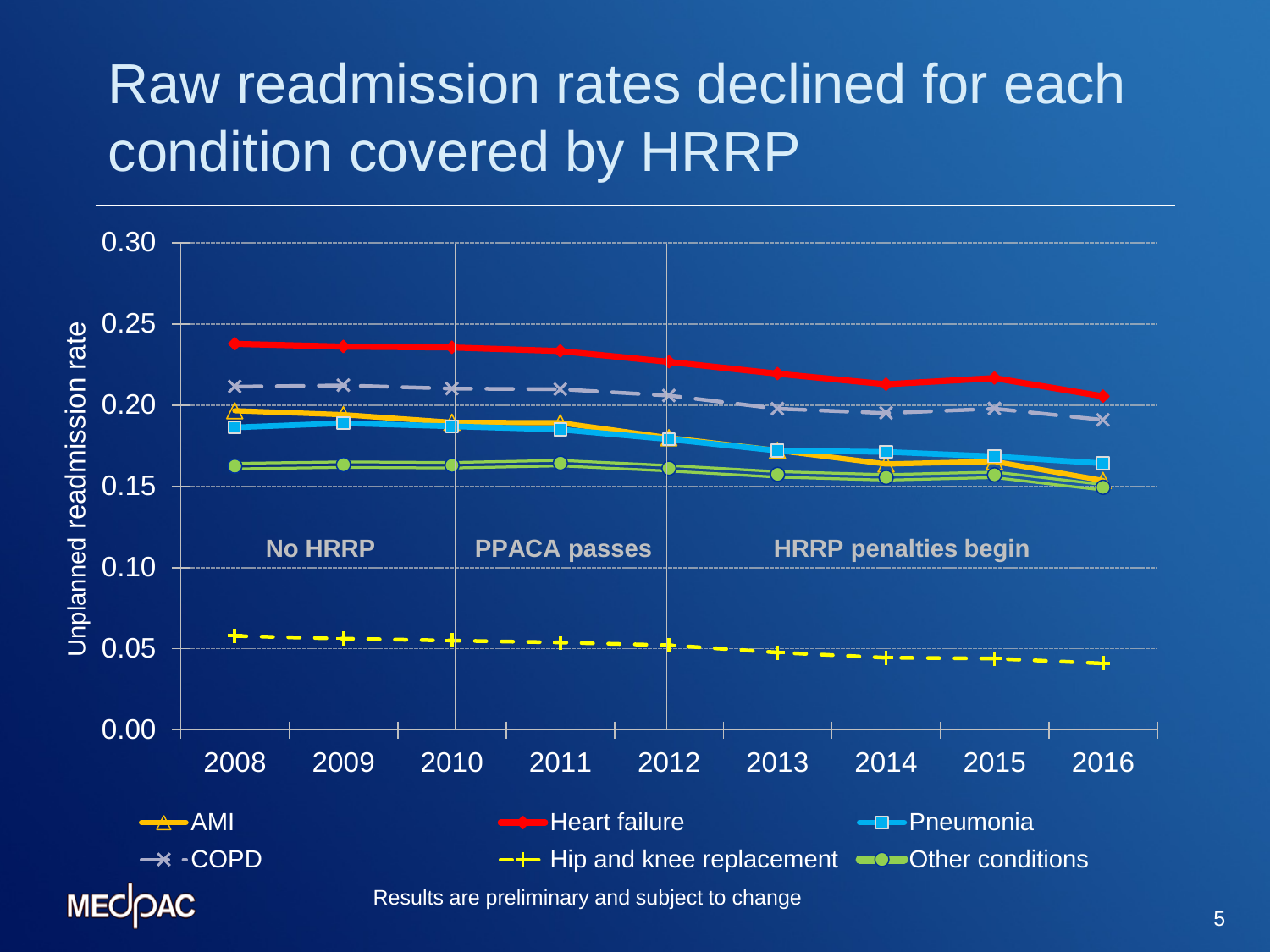### Risk-adjusted readmission rates fell faster for conditions covered by the HRRP

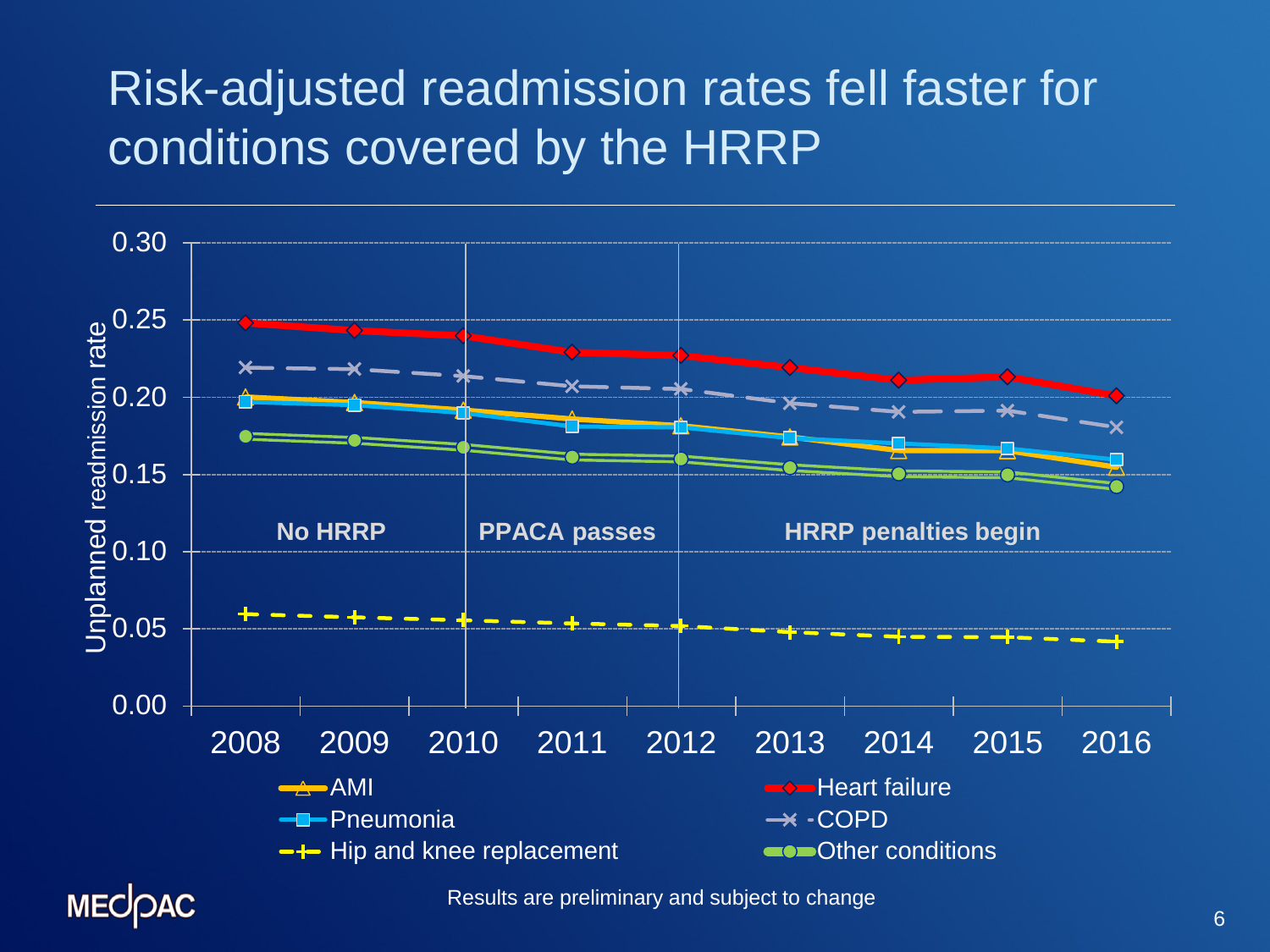## Growth in observation and ED use was not driven by the HRRP program

- Overall observation and ED visits increased from 2010 to 2016 (overall, meaning not just post-discharge visits)
	- Observation stays overall increased by 1.9 per 100 beneficiaries
	- **ED visits overall increased by 5.4 visits per 100 beneficiaries**
- Growth in use of observation and ED began before the HRRP passed
- **Similar growth for beneficiaries without an admission,** suggesting the HRRP program did not drive the increase

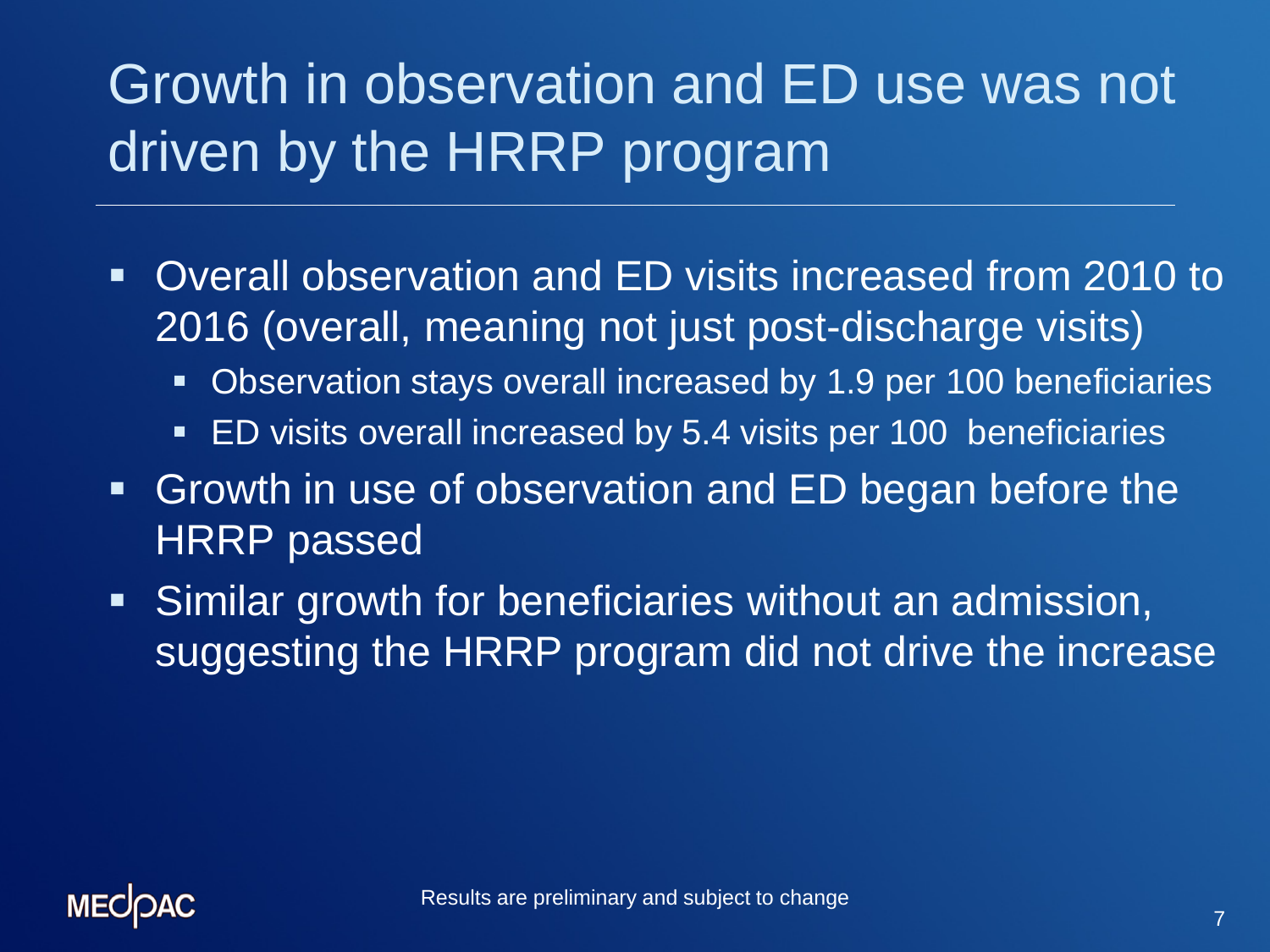#### Risk-adjusted use of observation and ED grew the same for conditions covered and not covered by the HRRP



Results are preliminary and subject to change 8 and 8 and 8 and 8 and 8 and 8 and 8 and 8 and 8 and 8 and 8 and 8 and 8 and 8 and 8 and 8 and 8 and 8 and 8 and 8 and 8 and 8 and 8 and 8 and 8 and 8 and 8 and 8 and 8 and 8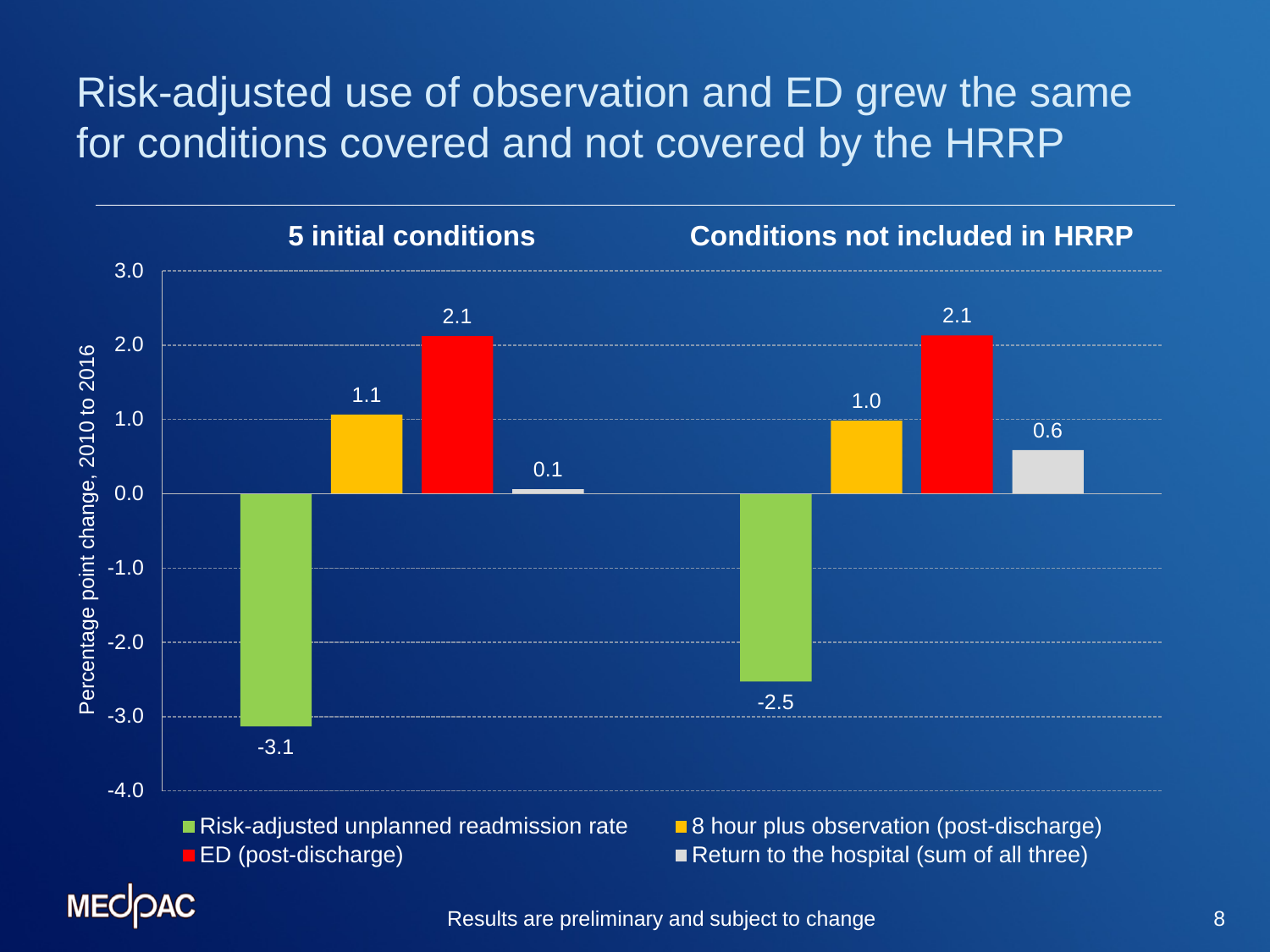## Raw mortality rates, 2008 to 2016



Note: Raw mortality includes in-hospital and 30 days after discharge

**MECOAC** 

Results are preliminary and subject to change 9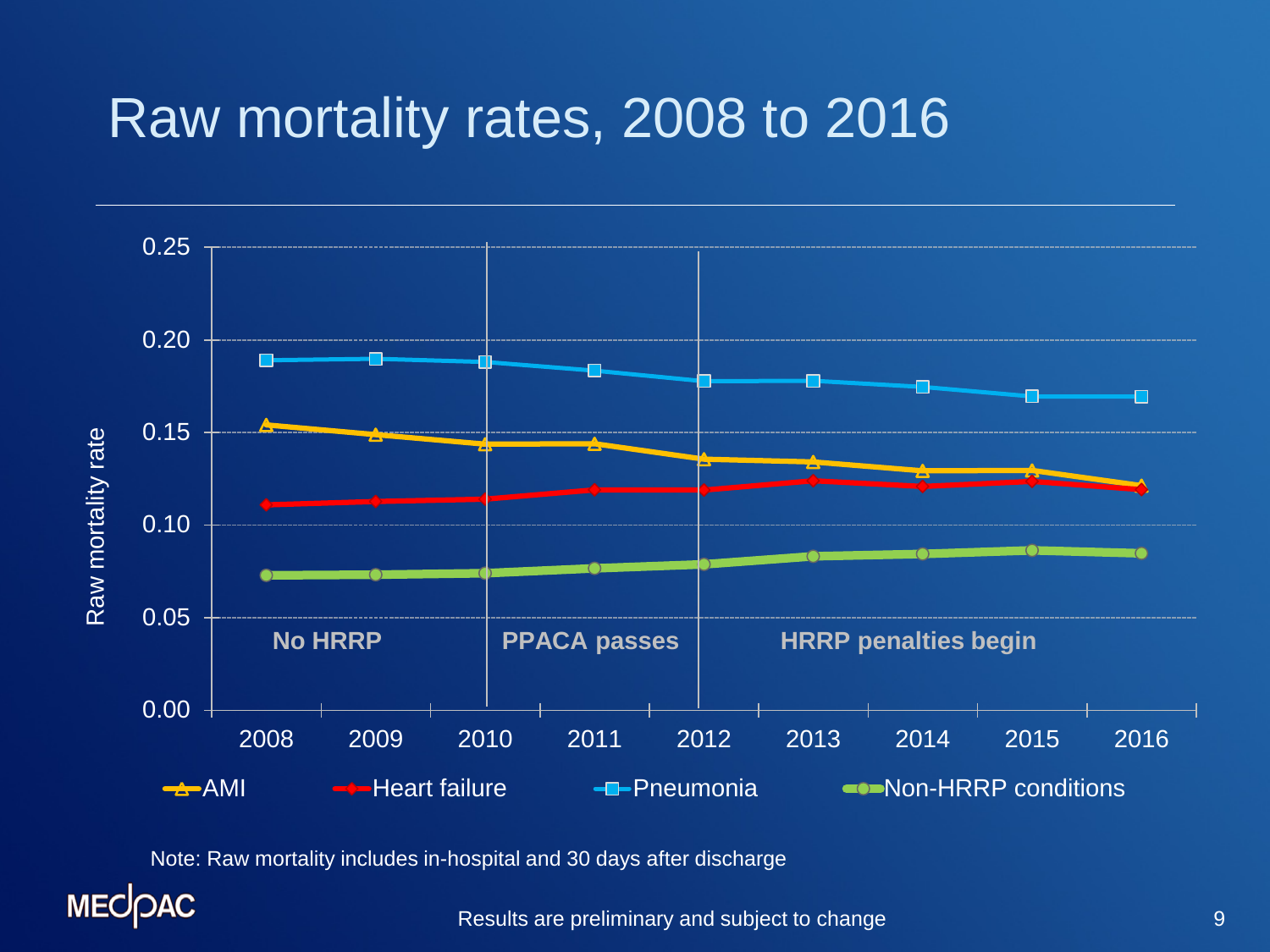#### Risk-adjusted mortality rates declined from 2008 to 2016



Note: Risk-adjusted mortality includes in-hospital and 30 days after discharge

**MECOAC** 

Results are preliminary and subject to change 10 and 10 and 10 and 10 and 10 and 10 and 10 and 10 and 10 and 10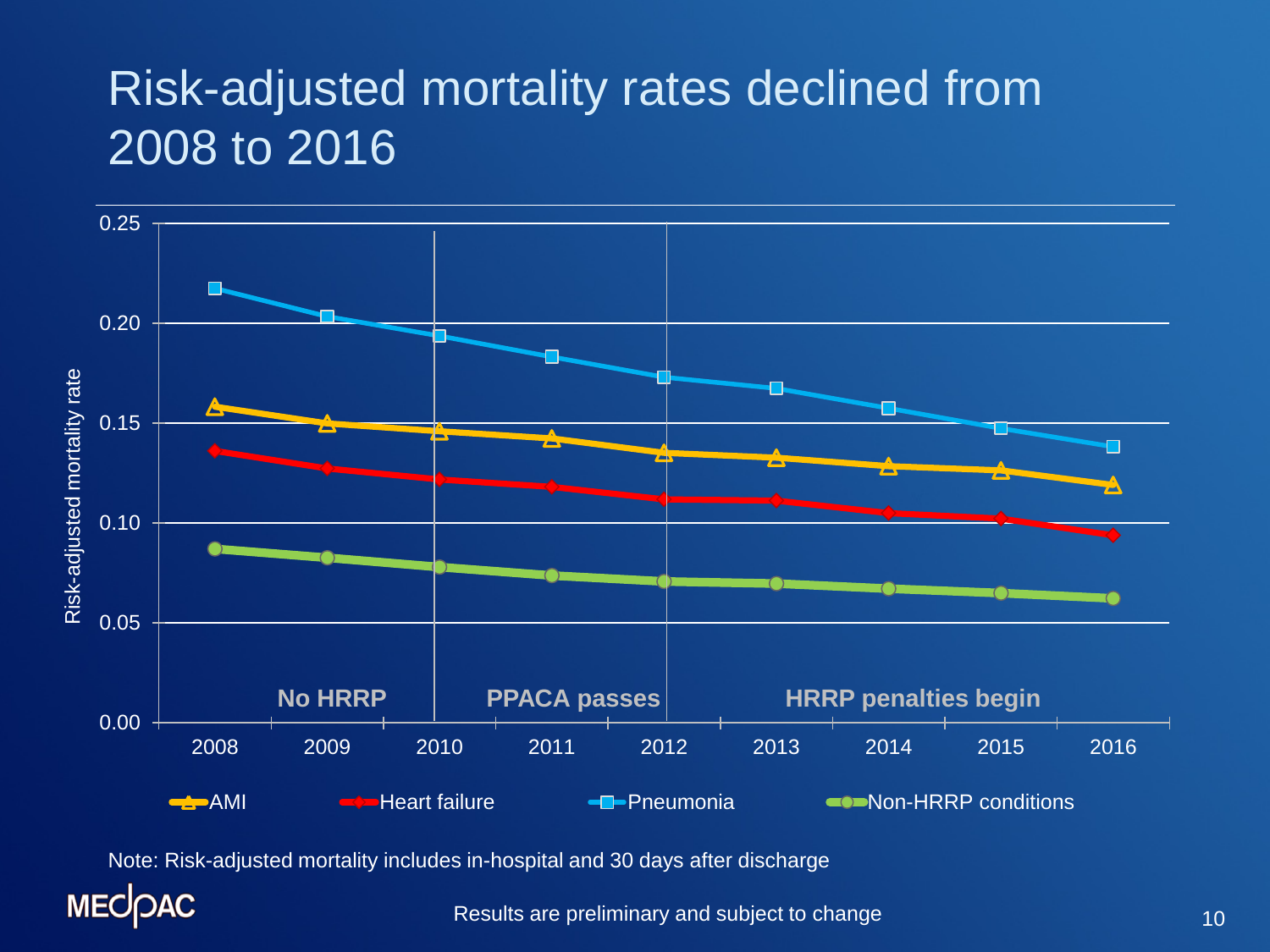# Readmission policy refinements

- Refine the penalty formula (eliminate the multiplier)
- **Expand to all conditions to pay for fixing the penalty** formula
- **Fixed target**
- **Adjust penalties to account for SES (implemented as part** of the 21<sup>st</sup> Century Cures Act)